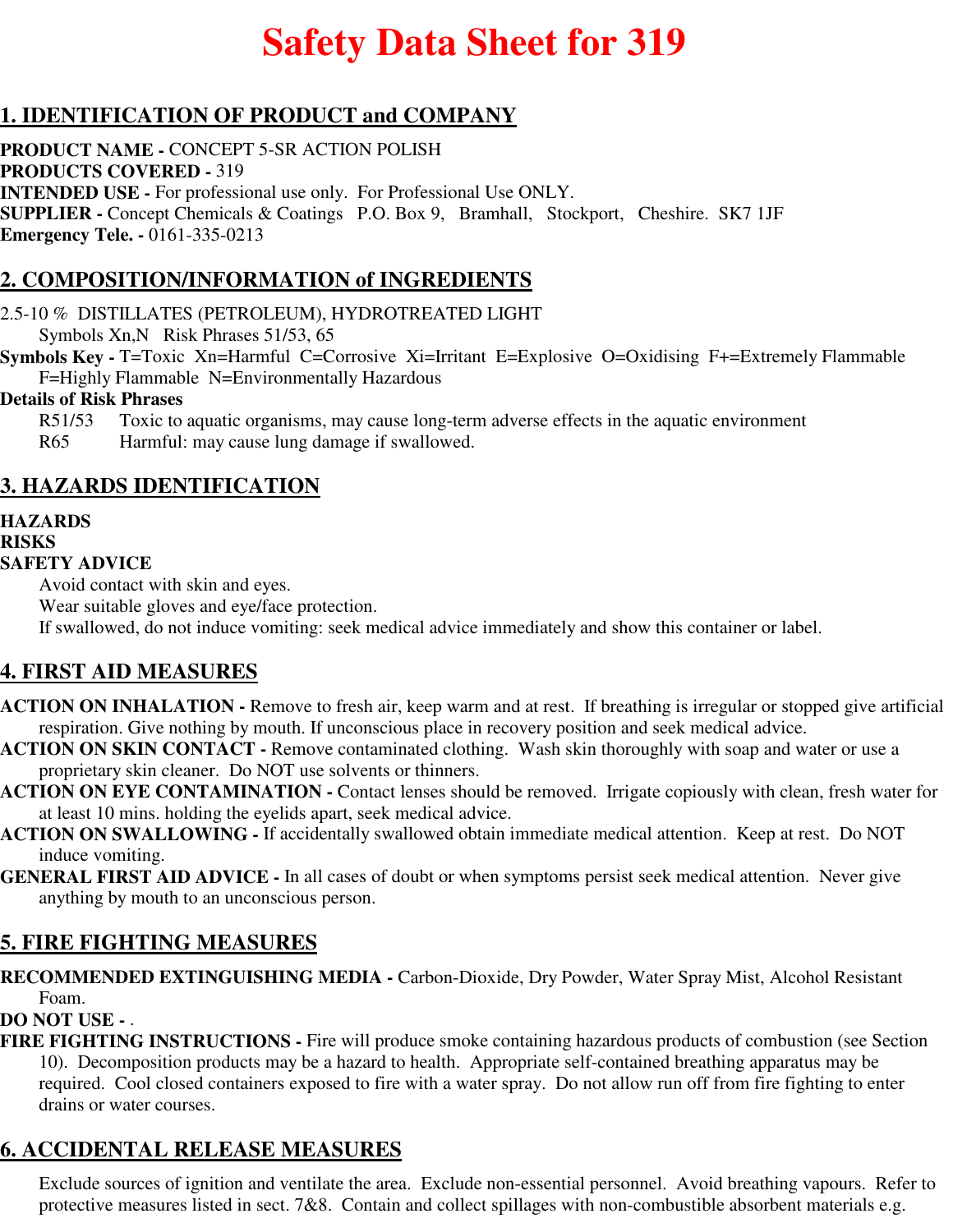sand, earth and place in suitable container for disposal in accordance with the waste regulations Do not allow to enter drains or water courses. If it does the local water company should be contacted immediately, in case of contamination of streams rivers or lakes the National Rivers Authority

# **7. STORAGE AND HANDLING**

- **STORAGE PRECAUTIONS -** Observe the label precautions. Store between 5 & 25øC in a dry well ventilated place away from sources of heat, ignition and direct sunlight. No smoking.
- **HANDLING PRECAUTIONS** Vapours are heavier than air and may spread along floors. They may form explosive mixtures with air. Prevent creation of explosive or flammable mixtures and avoid vapour concs higher than the OEL Do not use in areas where potential sources of ignition exist. Electrical equipment should be protected to the appropriate standard. Use non sparking tools & exclude sources of heat, sparks & flames Keep container tightly closed. Never use pressure to empty, container is not a pressure vessel. Always keep in containers made of the same material as the supply container. Avoid skin & eye contact. For personal protection see Sect.8. Good housekeeping and regular removal of waste materials will minimise risks.

# **8. EXPOSURE CONTROLS AND PERSONAL PROTECTION**

#### **OCCUPATIONAL EXPOSURE LIMITS**

DISTILLATES (PETROLEUM), HYDROTREATED LIGHT OEL's are as mist Long Term: 5 mgm/m3 Short Term: 10 mgm/m3 Notation OES **NOTES -** Sen =Respiratory Sensitizer OES = Occupational Exposure Standard MEL = Maximum Exposure Limit OEL's are from EH40 except where marked SUP which are assigned by the supplier of the substance

- **ENGINEERING PRECAUTIONS** Provide adequate ventilation. Where reasonably practicable this should be achieved by the use of local exhaust ventilation and good general extraction. If extraction methods are insufficient to maintain concentrations of particulates and/or solvent vapours below relevant OEL's, suitable respiratory protective equipment should be worn.
- **GENERAL PRECAUTIONS** All ppe, including rpe, used to control exposure to hazardous substances must be selected to meet the requirements of the COSHH regulations.
- **RESPIRATORY PROTECTION** Air fed respiratory equipment should be worn when sprayed if levels cannot be controlled below OEL's and engineering methods cannot be reasonably improved.
- **HAND PROTECTION Full physical protection is best. Seek relevant advice from glove manufacturers. Barrier cream may** be of help but should not be applied after exposure has occurred.
- **EYE PROTECTION -** Eye protection designed to protect against liquid splashes should be worn.
- **SKIN PROTECTION -** Cotton or cotton/synthetic overalls or coveralls are normally suitable. Grossly contaminated clothing should be removed and the skin washed with soap & water or a proprietary skin cleaner.

# **9. PHYSICAL AND CHEMICAL PROPERTIES**

**Physical State -** WHITE FLUID **Specific Gravity -** .9 **Solubility in Water -** MISCIBLE

# **10. STABILITY AND REACTIVITY**

Stable under the recommended storage & handling conditions (see Sect.7). In a fire, hazardous decomposition products such as smoke, carbon monoxide, carbon dioxide, and oxides of nitrogen may be produced.

# **11. TOXICOLOGICAL INFORMATION**

There is no data available on the product itself. Exposure to organic solvent vapours may result in adverse health effects such as irritation of the mucous membrane and respiratory system and adverse effects on the renal and central nervous systems. Symptons include headaches, dizziness, fatigue, muscular weakness, drowsiness and in extreme cases unconsciousness. Splashes in the eyes may cause irritation and reversible local damage. Repeated or prolonged contact